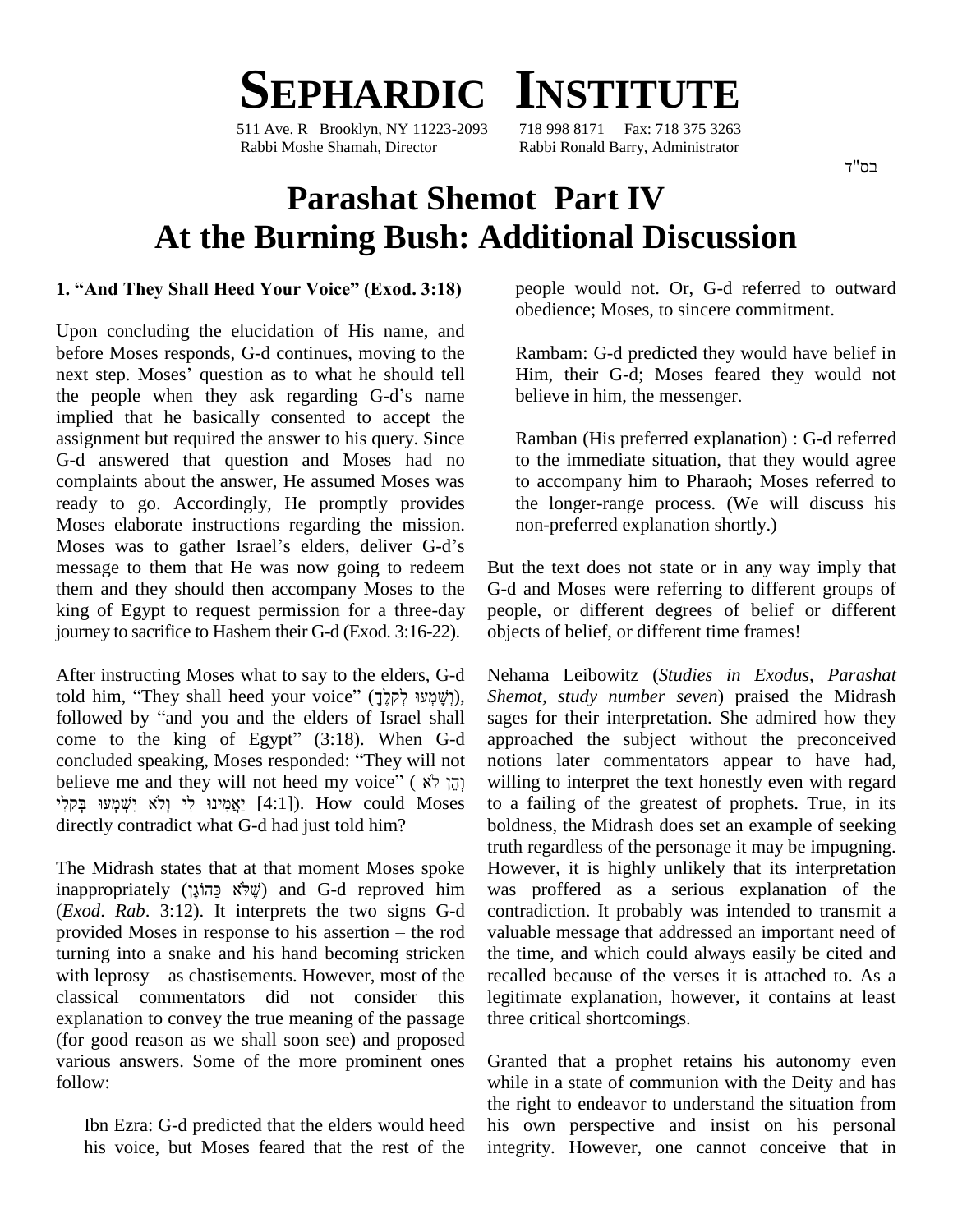midprophecy a prophet would directly contradict G-d on a matter about which He had just informed the prophet, predicting how others will respond to an people to do. G-d is not canceling the people's free instruction. If G-d declares they will obey, they will obey! Rejecting such a statement is more than acting instruction. If G-d declares they will obey, they will will as obey! Rejecting such a statement is more than acting that. The impugning G-d's power and into the integrity, cardinal transgressions.

In addition, there is no indication that G-d became angry with Moses at this point, requiring a reprimand; on the contrary His tone is understanding and gave I<br>supportive. Only later, after G-d answered all of order<br>Moses' questions, when Moses refuses to accept the howev supportive. Only later, after G-d answered all of assignment without providing a clear-cut explanation, explanation, explanation, explanation, here does the text state that G-d became angry with him. here And if G-d had, indeed, become angry at Moses' Reg does the text state that G-d became angry with him. heed Moses' voice on each of these two signs (4:8-9). earlier response and chastised him, how could he have continued his arguments, business as usual?

Finally, after G-d accommodated Moses by giving him the rod and leprosy signs, He informed him that if voice." In other words, we are dealing with a the people did not believe and did not obey the first sign's message they would believe the message of the second. And if they did not believe even with both sign's message they would believe the message of the full second. And if they did not believe even with both wh<br>signs and לְאֹ יִשְׁמְעוּוּן לְקִלֶךְ (iithey do not heed your ton voice in the interval take from the whole signs and  $\frac{1}{2}$ ולא יִשְׁמְעוּן לְקלֶךְ ("they do not heed your tone voice"), then "you shall take from the water of the postsigns and יְלֹא יִשְׁמְעוּן לְקלֶךְ ("they do not heed your to voice"), then "you shall take from the water of the po<br>Nile and pour it on the dry land, etc." (4:8-9). Here, co G-d Himself clearly indicates that the people possess it. But<br>free will, and so it is possible they will not heed lies w<br>Moses' voice, exactly as Moses feared. G-d employed compr free will, and so it is possible they will not heed the identical words that Moses used, adjusted for the tense.

Some commentators defend the Midrash and answer the question that G-d Himself contradicted His that<br>original statement by suggesting that G-d cancelled Phar<br>the original guarantee that they will heed Moses' into original statement by suggesting that G-d cancelled Pharacthe original guarantee that they will heed Moses' into the voice when Moses directly contradicted it. However, have t this is not hinted at in the text and does not fit the voice when Moses directly contradicted it. However, this is not hinted at in the text and does not fit the passage's tone. And the other aforementioned questions remain unanswered.

Before presenting his preferred solution that we cited above, the Ramban had proposed another explanation. After surveying the other interpretations, that proposal mentions appears to us to be the *peshat*. He suggested that from perhaps G-d's words  $\frac{1}{2}$ קָּשָׁמְעוּ קָ<sup>ל</sup>קָלֶךָ appears to us to be the *peshat*. He suggested that perhaps G-d's words וְשָׁמְעוּ לְקלֶךְ ("and they shall heed your voice"), which in and of themselves would normally be taken as a definitive statement and when coming from G-d would be thought to be a prediction based on foreknowledge, are not to be so understood

here. In this context they express hopeful expectation, referring to that which would be appropriate for the here. In this context they express hopeful expectation,<br>referring to that which would be appropriate for the<br>people to do. G-d is not canceling the people's free will and is not making a prediction. Moses understood that. The issue of G-d's foreknowledge is not brought into the discussion.

The Ramban supports this view of language usage with examples from the very same passage we are<br>dealing with. As previously mentioned, when G-d<br>gave Moses the rod and leprosy signs, He stated, "in dealing with. As previously mentioned, when G-d gave Moses the rod and leprosy signs, He stated, "in order that they should believe." Subsequently, however, within the same context, He Himself expressed doubt as to whether they will believe and however, within the same context, He Himself expressed doubt as to whether they will believe and heed Moses' voice on each of these two signs (4:8-9). Regarding both, He used the same general wording as Moses previously did.

Sharpening the point of a varied use of language, Sharpening the point of a varied use of language,<br>Cassuto translates יָשָׁמְּעוּ לְקלוֹךָ as "when they heed your Sharpening the point of a varied use of language,<br>Cassuto translates וְשָׁמְעוּ לְקלֶךָ as "when they heed your<br>voice." In other words, we are dealing with a condition that must be met, and that is expected to be fulfilled at some point, but not guaranteed. A speaker who intends such a meaning would indicate it by their tone and accentuation. It appears likely that in certain post-biblical periods such usage was not common and commentators did not proffer interpretations based on it. But surely it can be recognized that such meaning lies within the potential of the words and such usage comprises a legitimate style of speaking.

### **2. Requesting a Leave**

An essential element in Hashem's instructions was that Moses and the elders should request from Pharaoh a three-day leave for the Israelites to journey into the wilderness to sacrifice to Him. How could He have them ask this; was it not the intention to leave permanently, and this request therefore a falsehood? Ibn Ezra justifies the request by pointing out that it was, indeed, a three-day journey of traveling to Mount Sinai where the Israelites were scheduled to go to serve Hashem, a detail Moses had already been informed of previously in the theophany (3:12). No mention was made to Pharaoh that they would return from the journey; it is only something he and the Egyptians assumed on their own. It should be borne in mind that had Moses' request been for outright freedom for a nation of slaves he would have been laughed right out of the palace. Yet, it is asked, was it not misleading?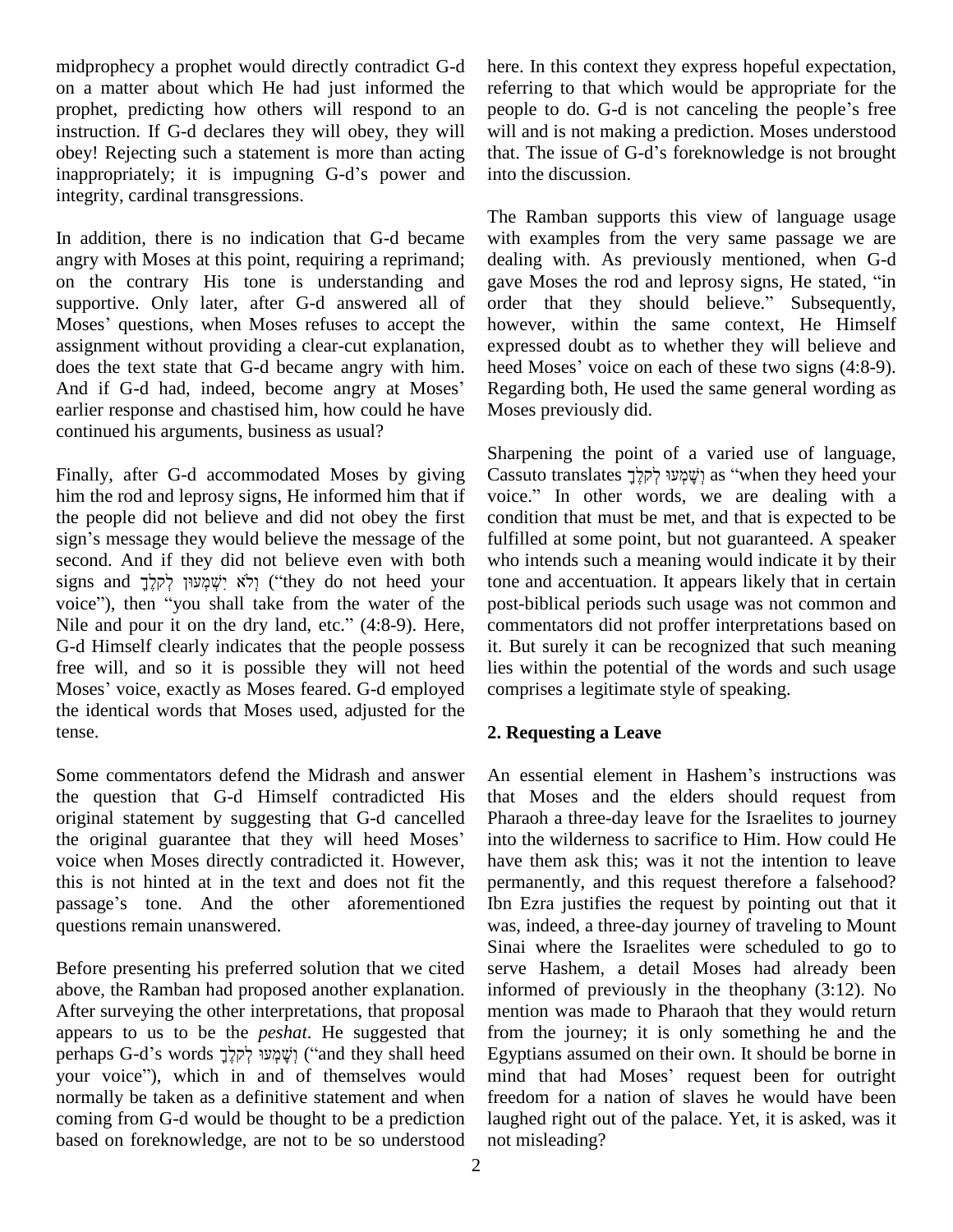However, we must question the legitimacy of the critique. No nation has the right to enslave people against their will. There is absolutely no moral obligation for the enslaved to remain in slavery or to Rambam, et al.), G-d has foreknowledge of man's against their will. There is absolutely no moral exibilization for the enslaved to remain in slavery or to Ran<br>return to it once they are out of their masters' cho obligation for the enslaved to remain in slavery or to Rambs<br>return to it once they are out of their masters' choice<br>clutches. The Torah legislates: "You are not to hand totally over a slave to his master who has escaped to you man, and so does not affect man's ability to choose clutches. The Torah legislates: "You are not to hand over a slave to his master who has escaped to you man,<br>from his master" (Deut. 23:16). Although the Bible freely<br>tolerates slavery – with important provisions to ensure utiliz from his master" (Deut. 23:16). Although the Bible freel tolerates slavery – with important provisions to ensure utili<br>it be basically humane – it also respects and supports escaping from slavery. A direction was set for its future elimination (an innovation not doable at the time).

The primary purpose of the three-day request appears to have been to have Pharaoh officially refuse even such a relatively minimal entreaty. In this way, his cruel, arrogant and stubborn disposition would be discupublicly established, and the stage would be set for Ki Ti G-d's great intervention. Ancient Egyptian records publicly established, and the stage would be set for document work groups that received permission for vacations of a week or more, sometimes to travel to shrines to attend religious ceremonies, so Moses' request was not completely unprecedented. In addition, the limited request gave Pharaoh the option to respond with various counteroffers, providing the "hardening" it (from  $\frac{1}{2}$  [7:3, etc.]). Here, the opportunity for G-d to progressively educate him and his people with chastisements.

When finally, after the tenth plague, Pharaoh acceded to the request (Exod. 12:31-32), it brought about a comical, anticlimactic scene. The matter was then no longer under his control as the Egyptian populace was stubborn – that his refusals were totally predictable. already vigorously and hastily sending the Israelites out of the land (v. 33). Did Pharaoh or the Egyptians become think the slaves were going to return? Subsequently, certainly said, "What did we do that we sent Israel out unable think the slaves were going to return? Subsequently, they said, "What did we do that we sent Israel out from serving us?" (14:5). Of course, that does not mean that they had officially freed them, but it was a rhetorical question, meaning that by giving permission mean that they had officially freed them, but it was a would<br>rhetorical question, meaning that by giving permission matter<br>for the three-day journey – if they even had then been his rhetorical question, meaning that by giving permission manner for the three-day journey – if they even had then been his thinking of that detail – they in effect set them free.

#### **3. Compulsion or Free Will?**

Hashem informs Moses that He knows Pharaoh will refuse the request until He brings enormous pressure to bear upon him through powerful plagues (3:19-20). refuse the request until He brings enormous pressure<br>to bear upon him through powerful plagues (3:19-20). In<br>Here, where Hashem explicitly states that He "knows" "hard to bear upon him through powerful plagues (3:19-20). In there, where Hashem explicitly states that He "knows" "harder Pharaoh's reaction, we are dealing with a guaranteed described Here, where Hashem explicitly states that He "knows" Pharaoh's reaction, we are dealing with a guaranteed situation. Does His foreknowledge preclude Pharaoh's

free will? This is an ancient theological conundrum. Does G-d know the future? If so, how can free will Rambam, et al.), G-d has foreknowledge of maní<sup>s</sup> exist? According to one school of thought (Saadia, choice, but it is in a totally different realm (or of a totally different nature of knowledge) than that of choice, but it is in a totally different realm (or of a<br>totally different nature of knowledge) than that of<br>man, and so does not affect man's ability to choose freely. In recent times quantum mechanics has been utilized to support such an opinion.

Another school of thought is of the opinion that in granting man free will G-d restricted His own foreknowledge of what man will choose and discovers it when man actually makes the choice (Ralbag, et al.). Of course, it is His prerogative to limit human free will in any particular case to predetermine an outcome in advance as He sees fit. (See a further discussion on these matters in our study on *Parashat Ki Tissa Part II: On the King David Census*.)

Nevertheless, even those who do not recognize a contradiction in the foreknowledge–free will issue Nevertheless, even those who do not recognize a<br>contradiction in the foreknowledge–free will issue<br>have a problem with G-d's predicting that He will contradiction in the foreknowledge–free will issue<br>have a problem with G-d's predicting that He will<br>intervene in Pharaoh's decision-making process, ave a problem with G-d's predicting that He will<br>intervene in Pharaoh's decision-making process,<br>strengthening" his heart (from  $\overline{p}$ [ $\overline{q}$ ] [4:21, etc.]) and intervene in Pharaoh's decision-making process, firengthening" his heart (from  $\overline{p}$  [4:21, etc.]) and following questions arise: Does G-d preclude a person from repenting? If so, how cansuch an individual then be criticized, let alone punished, for his actions?

Some have viewed the matter as follows. Pharaoh's Some have viewed the matter as follows. Pharaoh's<br>character was such – arrogant, haughty, cruel and Some have viewed the matter as follows. Pharaoh's character was such  $-$  arrogant, haughty, cruel and stubborn  $-$  that his refusals were totally predictable. Human nature is such that an individual who has become accustomed to living in accordance with certain behavioral traits may at some point truly be unable to reverse himself. He will continue behaving in accordance with his ingrained personality. He would have essentially destroyed his free will on matters related to those areas of behavior connected to<br>his deeply-rooted characteristics until an<br>overwhelming event "forces" him to reconsider. Short his deeply-rooted characteristics until an of such an event he would not repent. Knowing Pharaoh, Hashem knew that even under the pressure of the first nine plagues he would not reverse himself until the tenth plague struck.

In this view, Hashem's "strengthening" and "hardening" Pharaoh's heart are terms used to describe the king's amazing obduracy in the face of the plagues, persistence that is inexplicable to average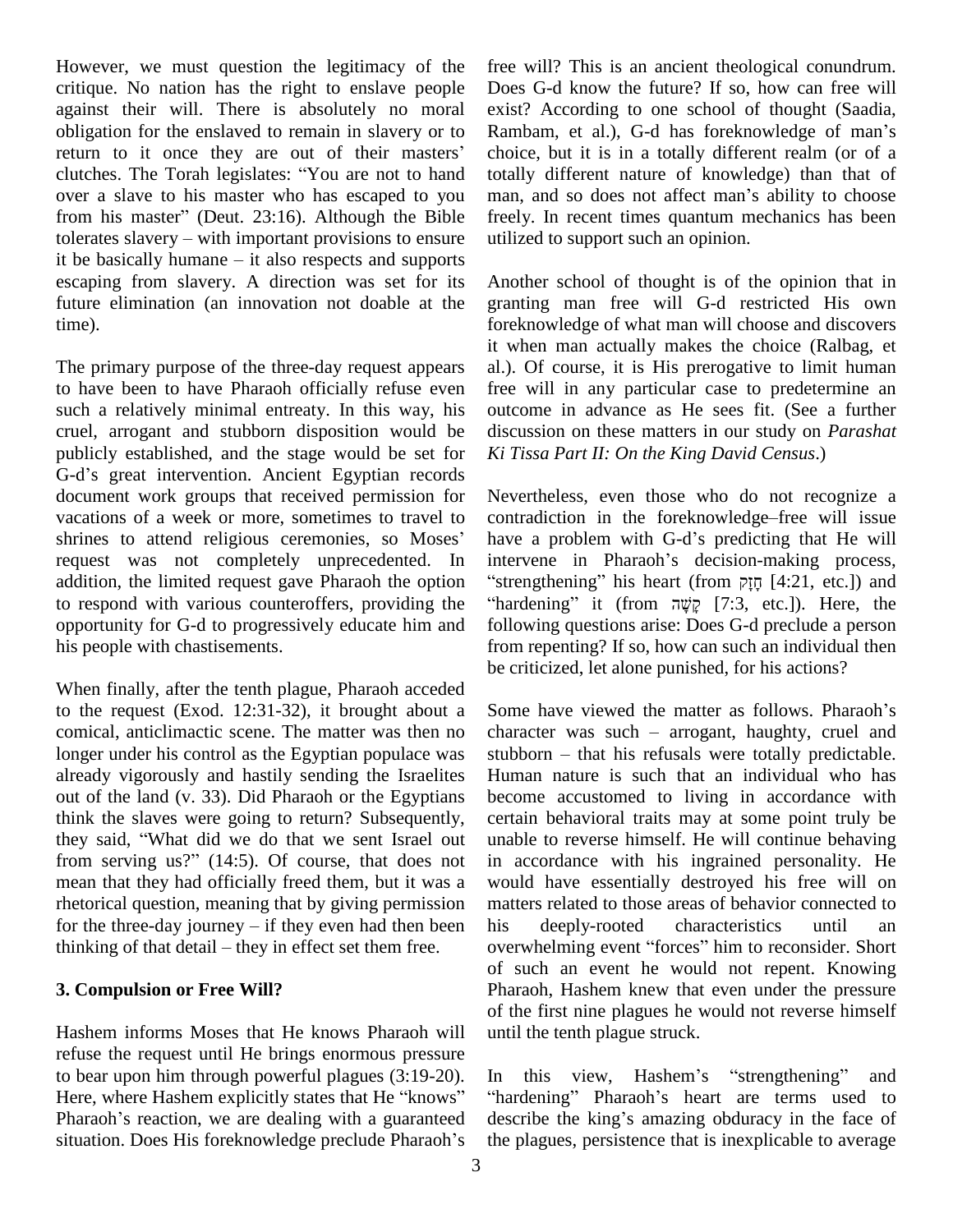people except as the result of divine intervention. As Hashem is the Creator of the natural order that allows such personality traits to exist and as He is the cause of causes, the Bible ascribes to Him the phenomenon of Pharaoh's extraordinary refusals (see Luzzato, Cassuto).

It should be noted, however, that when Moses spoke to Pharaoh after the fourth plague, it appears that at that point he believed there was a chance that the tyrant might finally let the Israelites go (8:25b). After the seventh plague he is skeptical and accuses the king and his courtiers of not yet having achieved fear of Hashem, but implying that they could have.

Saadia Gaon (Beliefs and Views, 4:6, see Abarbanel) the<br>Saadia Gaon (Beliefs and Views, 4:6, see Abarbanel) lep<br>views the "strengthening" and "hardening" of anc Saadia Gaon (Beliefs and Views, 4:6, see Abarbanel) leprouviews the "strengthening" and "hardening" of ancien<br>Pharaoh's heart as providing him the wherewithal to meani withstand the pressure of the plagues and continue to retain his free will, which he exercises throughout.

The Rambam's explanation is that G-d precluded Pharaoh from the possibility of repentance as retribution for the tremendous evil he had already committed with his free will through the brutal oppression (*MT, Laws of Repentance*, 6).

As it turned out, the Torah described Pharaoh as having himself hardened his heart during the course of the first five plagues, and G-d having hardened it during the course of the last five.

### **4. You Shall Not Leave Empty-Handed**

G-d informed Moses that when the Israelites leave they would not leave empty-handed. "Each woman should request from her neighbor silver vessels and they would not leave empty-handed. "Each woman He<br>should request from her neighbor silver vessels and lea<br>gold vessels and garments...and you shall despoil un should request from her neighbor silver vessels and leased vessels and garments...and you shall despoil ur Egypt" (Exod. 3:22). This is in accordance with what an Gold vessels and garments...and you shall despoil Egypt" (Exod. 3:22). This is in accordance with what G-d foretold to Abraham in *berit ben habetarim*, ¥¥ Egypt" (Exod. 3:22). This is in accordance with what and superior ability with self-confidence and as a G-d foretold to Abraham in *berit ben habetarim*,  $NX^2$  result of personal ambition. He is accepting an "they shall 15:14]). Such parting "gifts" partly fulfilled the demands of justice and fairness in the larger, cosmic context; a nation enslaved against its will for as long as Israel was surely deserves substantial reparations (See *b. Sanh*. 91a).

In the standard case when a Hebrew slave is sent to freedom upon conclusion of his enslavement term, the Torah mandates that he not be sent out empty-handed. Although we should assume he was treated kindly, he must be given הַעֲנַקֵה, a severance grant (Deut. 15:13-14). The Torah indicates that it should be substantial: From your flock, from your threshing floor and from 14). The Torah indicates that it should be substantial:<br>"From your flock, from your threshing floor and from<br>your vat" (Deut. 15:14). The word usage in our Exodus context appears linked to that Deuteronomy your vat" (Deut. 15:14). The word usage in our<br>Exodus context appears linked to that Deuteronomy<br>passage. Here it states אֲחֲכָר כֵן יְשַׁלַּח אֶחֶכֶם lus context appears linked to that Deuteronomy<br>nge. Here it states וְאֲחֲרֵי כֵן יְשֵׁלֵּח אֶתְכָם followed by<br>הָנֶה כִּי תַלְכוּן לֹא תֵקְלְכוּ (Exod. 3:20-21) while there it passage. Here it states פֶּתְרֵי כֵן יְשַׁלַּח אֶתְבָם follow<br>הָיָה כִּי תֵלֵכוּן לֹא תֵלְכוּ רֵיקָם (Exod. 3:20-21) while th<br>לֹא תְשַׁלְחֶנּוּ רֵיקָם followed by רִא תְשַׁלְחֶנּוּ,

### **5. The Signs**

G-d responded to Moses' fear that he might not be believed by furnishing him with two signs to help persuade the people. The first related to his staff and the second involved his skin becoming temporarily leprous. In accordance with the standards of the ancient Near East, these signs surely had symbolic meaning. What do they represent? Rabbi Sassoon explains them as follows.

The staff has been looked at as symbolic of a leader's power and authority. As Moses ascends to a position of leadership, this sign provided a relevant message for him and the people. The staff turns into a snake, one of the wiliest and most dangerous of creatures (see Gen 3:1). This indicates that leadership is deceptive and potentially hazardous to the one who wields it. It is a widely experienced feature of human nature that power often leads to an increased ego and a heightened sense of self-importance and may corrupt the individual who possesses it. Eventually, it may bring about his downfall.

Moses is told to grasp the snake by its tail, contrary to the safe and usual method of grasping it by its neck. He is to demonstrate that he is not assuming leadership in the normal manner, which may be understood as based on the standard methods of talent and superior ability with self-confidence and as a result of personal ambition. He is accepting an and superior ability with self-confidence and as a<br>result of personal ambition. He is accepting an<br>assignment strictly at G-d's behest and relying on His directives. When one is holding a snake by its tail he is aware that he must be on constant guard not to be bitten; similarly, one who exercises power and authority must never be lulled into complacency but must be ever wary of it injuring him, that is, damaging his character and much more.

In the second sign, Moses placed his hand in his bosom; when he took it out it was struck with leprosy. When he returned it into his bosom and took it out